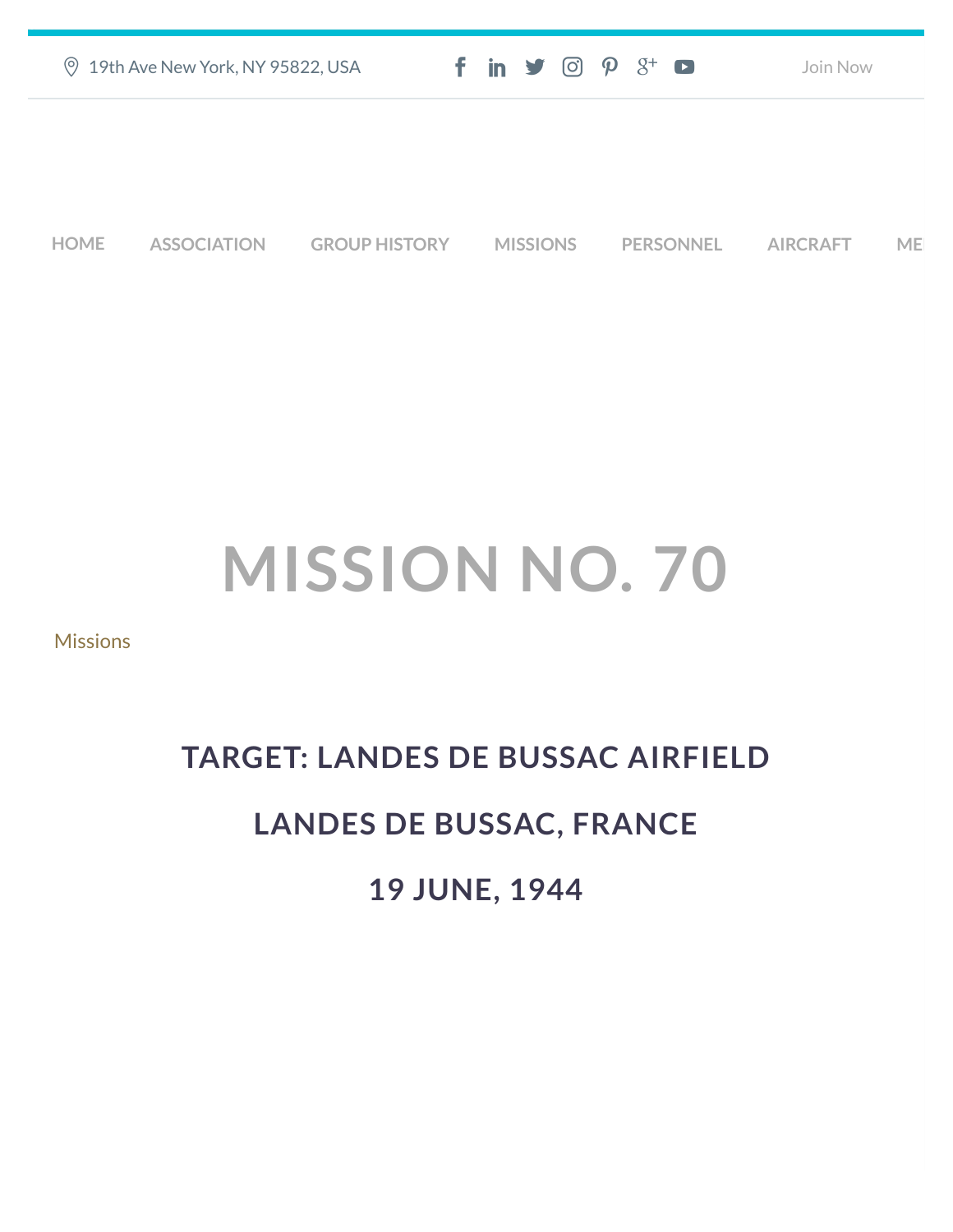

German airfields in the Bordeaux region of southeastern France were targets for the 1st Division bombers. The 94th Combat Wing was directed to dispatch three complete wings on the Landes de Bussac airfield 28 miles northeast of Bordeaux. The field had been used as a fighter training base and was being readied as a fighter operational base.

The 45 7th composed the entire 94th A Combat Wing with thirty-six planes, flying third in the Division formation. Lt. Col. Heniy B. Wilson was Air Commander of the lead A box, with Lt. Charles D. Brannan as pilot. Captain Clarence E. Schuchmann was leader of the high A box. Major William F. Smith led the low Abox with Lt. Harry Stafford as pilot.

The flight path again took the Group directly over the Normandy beachhead. Although the weather was ten-tenths during most of the route, it broke to three-tenths overcast in the target area. Bombing results were good. There was no enemy fighter opposition and antiaircraft fire was light.

|                            | <b>MISSION NO. 70</b> |                       |              |  |  |
|----------------------------|-----------------------|-----------------------|--------------|--|--|
|                            | June 19th 1944        |                       |              |  |  |
| 748th Squadron             | 749th Squadron        | 750th Squadron        | <b>751th</b> |  |  |
| A/C # 101                  | A/C #733              | A/C # 889             | $A/C$ #      |  |  |
| Lt Thomas E. Lee<br>p      | Lt Harry R. Stafford  | Lt William K. Doherty | Lt           |  |  |
| Lt James R. Phillips<br>cp | Lt William F. Smith   | Lt Donald K. Goss     | Lt           |  |  |